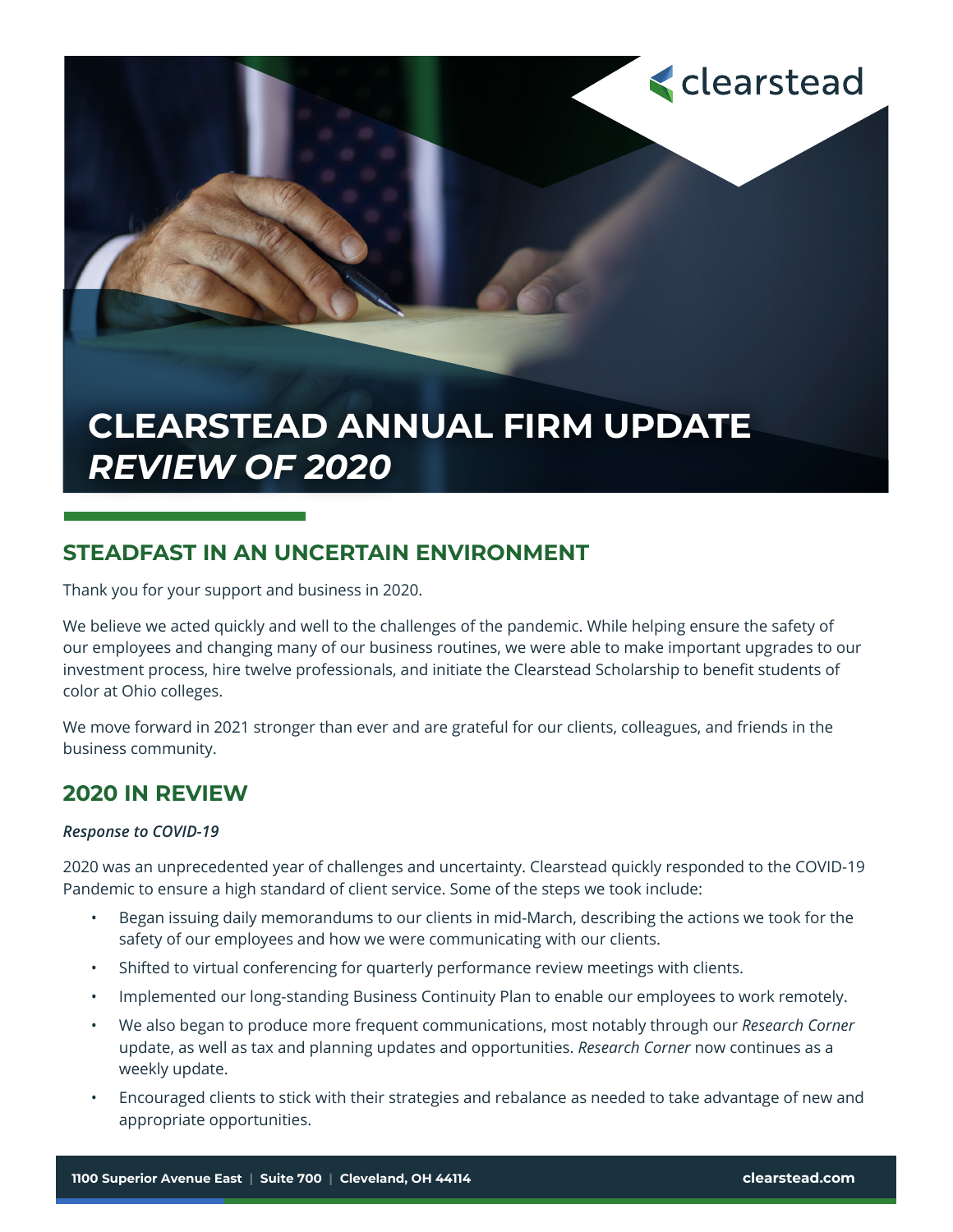### **CLEARSTEAD ANNUAL FIRM UPDATE** *REVIEW OF 2020*



#### *One Firm, One Voice*

Clearstead's Research Team focused on refining our Investment Philosophy and Process and ensuring the firm's best thinking is implemented across all clients' portfolios.

Clearstead's investment philosophy is driven by our core beliefs:

- Objective investment research and advice are central to client success
- Investment risk is defined as the probability of achieving investment objectives
- Research and active management can add meaningfully to inefficient asset classes, while passive approaches have been more effective in efficient asset classes
- Global diversification across asset classes can increase the probability of achieving investment objectives and reduces risk
- Responsible Investing if desired by a client must be guided by the core beliefs of clients and follow our research and investment management principles

These core beliefs guide development of the Clearstead Investment Committee (CIC) Unconstrained Portfolio. Our CIC Unconstrained Portfolio is designed to generate a target return of 5% plus the rate of inflation consistently and with appropriate risk. This objective is shared by endowments, foundations, and private clients that seek to balance current spending needs with maintaining the real or inflation-adjusted value of their portfolios. Although our CIC Unconstrained portfolio embodies our best thinking for an account with no constraints, we adapt portfolios to the specific policies, risk tolerances, and constraints of each client.

#### *Commitment to Diversity & Inclusion*

EmpowHER – Clearstead's Women's Initiative – celebrated its five-year anniversary. Instead of the Annual Luncheon, the group contributed to Providence House, a crisis nursery in Cleveland.

Clearstead's Diversity & Inclusion Council announced a scholarship in partnership with the Ohio Foundation of Independent Colleges (OFIC), a non-profit which has 33 member colleges and universities throughout the state. The Clearstead Scholarship will help talented students pay for their education and open the opportunity for internships and employment with donors such as Clearstead.

The criteria for the Clearstead Scholarship includes:

- Attendance at one of the 33 OFIC member colleges
- Financial need
- Ohio and U.S. Resident
- Students of color
- GPA 3.0 or higher
- Major in Accounting, Finance, Economics, or Business Administration